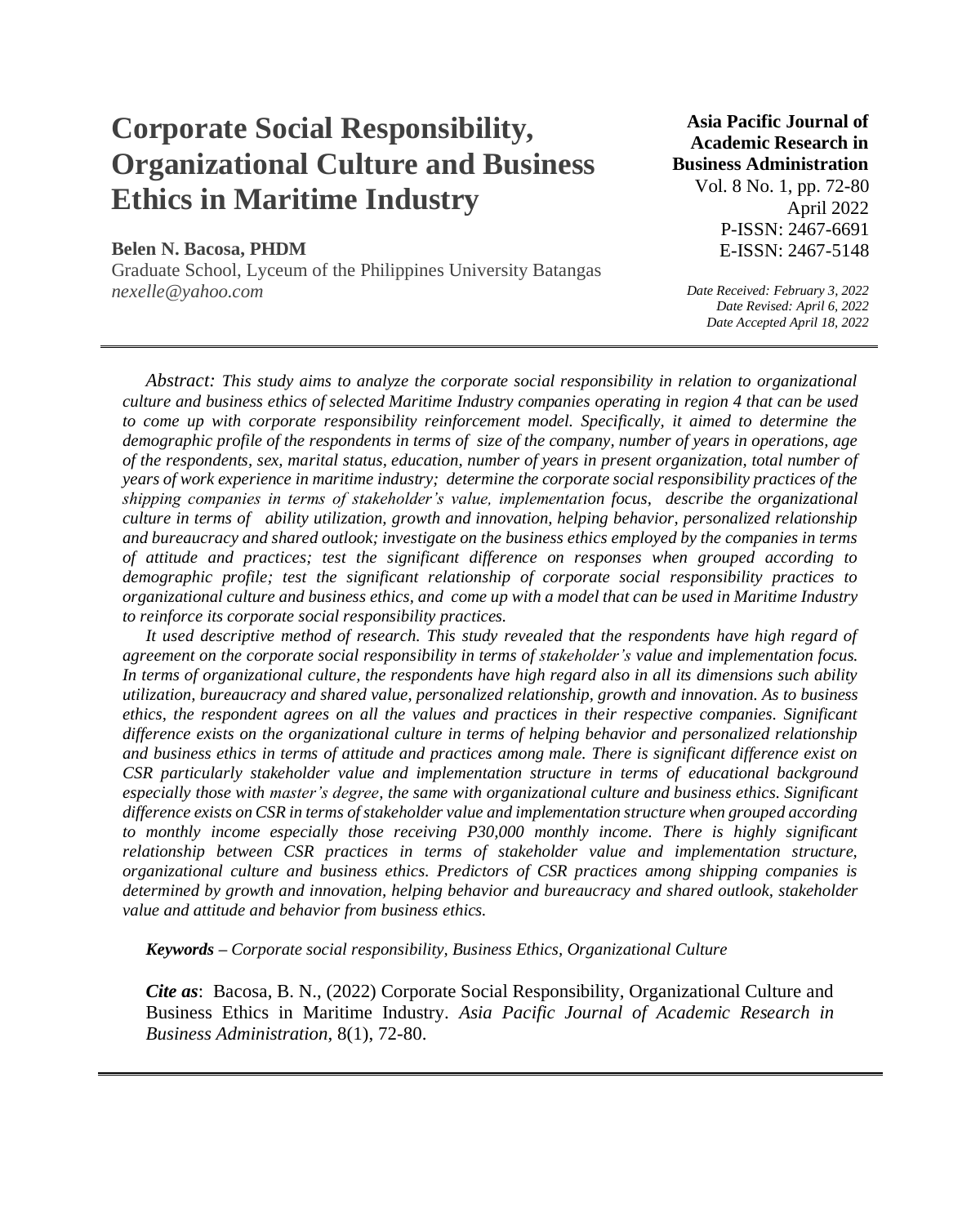## **INTRODUCTION**

The maritime industry, by its very nature, is the most globalized and highly regulated industry of all. It is also one of the few business segments where reporting on Corporate Social Responsibility, has been significantly absent [1]. As a result, it is not surprising to find executive officer, middle and junior staffs of big companies in the shipping industry who do not know the social responsibility status of his/her company, and are thus unaware of its impact to the company [2]. This happens despite the fact that when it is compared to land-based industries, the shipping industry has a long list of stakeholders in its supply chain. Thus, this creates many difficulties for the shipping industry when attempting to satisfy the demands of all its stakeholders.

In the Philippine maritime industry, it has broad range of subsectors that require the integration of their corporate social responsibility (CSR) activities to ensure that they adhere to applicable laws, international conventions and standards. The Maritime Industry Authority (MARINA), is tasked to regulate and supervise the maritime industry's major sectors, and has to ensure the implementation of policies, codes, international standards and obligations among these sectors that include shipping lines, shipbuilding and ship repair, marine manpower management, and fishing. This comes out of the need to conform to good governance practices, uphold the rights and promote the welfare of maritime employees and workers, and contribute to the preservation and protection of the environment. CSR should be adopted by businesses, maritime-oriented or not. Once they do, their operators would show that they're not only profit-oriented, but also striving to achieve the "triple bottom line"—attaining financial sustainability, meeting social goals, and promoting ecological preservation and environmental sustainability.

However, though the thrust of CSR is for the benefit of its stakeholders, there are companies that "window dress" their activities and yet such actions resulted reputational risk which diminishes the value of a company and may put it in a bad light, which would then cause damage and unnecessary costs, lose the confidence of their clients and other stakeholders, including their employees.

As concerns about the broad impacts of business on society has increased, there has been discovery in the Corporate Social Responsibility practices in relation to social, environmental, cultural and ethical practices. It is believed that organizational culture influences the degree that a firm considers itself to be corporate social responsibility oriented. If the shared values and beliefs of the employees of the organization are orientated in such a way as to act and behave morally, as well as to consider the ethical demands of its stakeholders, then a firm should be better able to develop and implement socially responsible policies and philosophies [3].

Today the business success depends not only on quality or price or convenience alone but also other variables like ethical business practices, strong organizational culture, community engagement, the environmental concern and so on. Companies must also measure the broader impact of business on society and on the key stakeholders. Following the corporate social responsibility is not a statutory obligation to comply with legislation but seeing the organizations voluntarily taking steps to improve the quality of life for the local community and society at large.

Hence, no organization can achieve long-term success without fulfilling the responsibility towards the society. This means that companies do not function in isolation in the society around them. The literature review reveals that corporates are expected to operate in the interest of society and have a sense of obligation towards it to solve the problems they have caused. The organization should hold ethical standards and practice a strong organizational culture and social responsibility for the sustainability and success of the business. There is an obligation and responsibility from the part of the corporate to take action that protects and improves the welfare of the society as a whole along with their interest and culture of the organization.

The foregoing statement inspired the researcher who is currently working in government agency that supervises the maritime industry and who encounters such problems arising from shipping companies. It is her intention to have deeper understanding on the practices being done by shipping companies to see if the shipping industry's CSR requirements with regard to seafarers' welfare are met and how maritime security initiatives give seafarers a difficult time. As such rumor says that CSR schemes of many shipping companies are merely window-dressing. Seafarers, as a major stakeholder and an important working part of the shipping industry, are exposed to unnecessary risks and extra work for shareholders' financial benefit.

## **OBJECTIVES OF THE STUDY**

This study aims to analyze the corporate social responsibility in relation to organizational culture and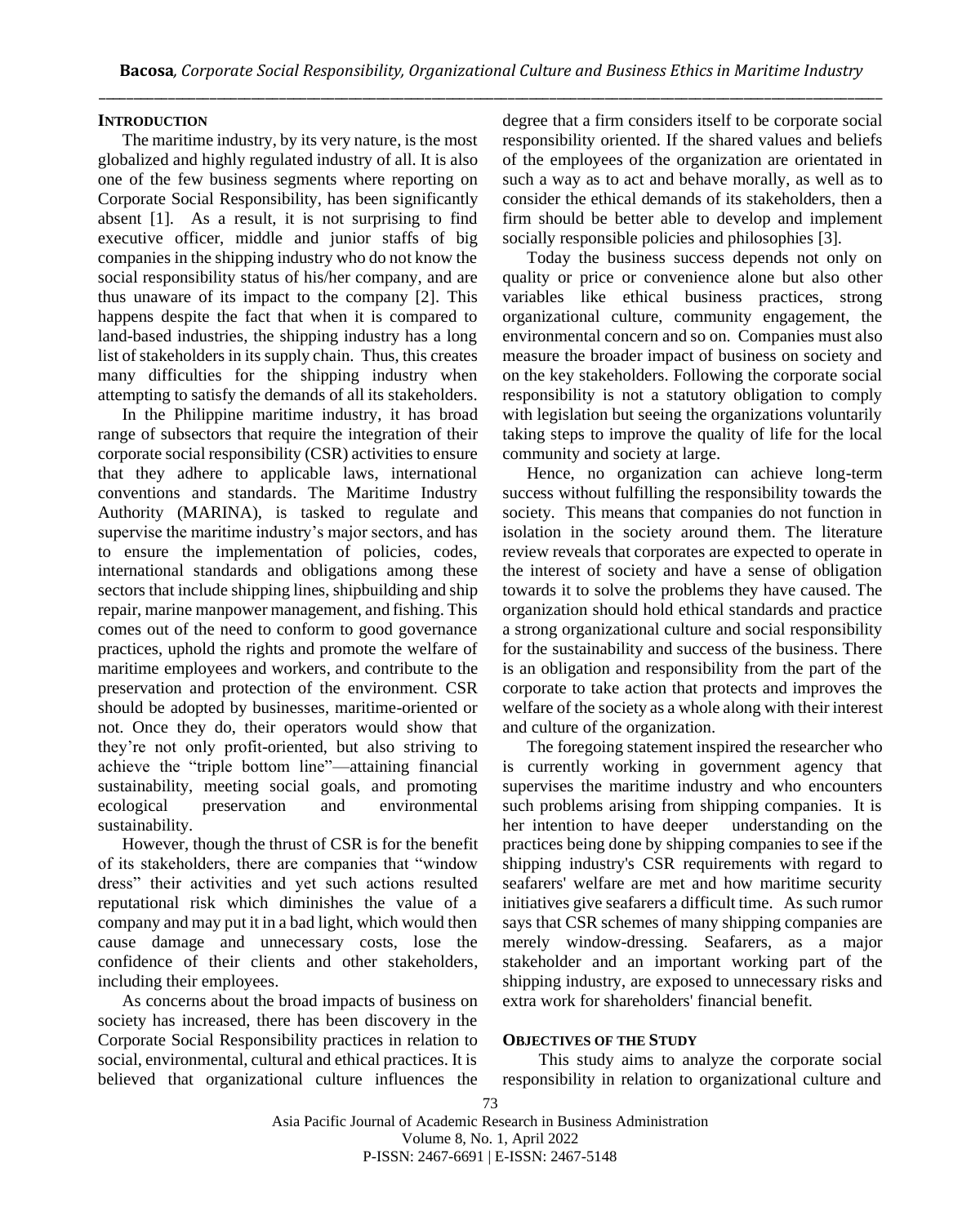business ethics of selected Maritime Industry companies operating in Region 4 that can be used to come up with corporate responsibility reinforcement model.

Specifically, it aimed to determine the demographic profile of the respondents in terms of size of the company, number of years in operations, age of the respondents, sex, marital status, education, number of years in present organization, total number of years of work experience in maritime industry; determine the corporate social responsibility practices of the shipping companies in terms of stakeholder's value, implementation focus; describe the organizational culture in terms of ability utilization, growth and innovation, helping behaviour and bureaucracy and shared outlook; investigate on the business ethics employed by the companies in terms of attitude and practices; test the significant difference on responses when grouped according to demographic profile; test the significant relationship of corporate social responsibility practices to organizational culture and business ethics, and come up with a model that can be used in maritime industry to reinforce its corporate social responsibility practices.

## **MATERIALS AND METHODS**

#### **Research Design**

This study will employ a mixed method of research which combined both quantitative and qualitative research designs. The quantitative research design involved the application of descriptive-comparative methods while the main variable of the study was characterized by a descriptive approach to the research. Descriptive type was a scientific method that involves observing and describing the behavior of a subject without influencing it in any way. This study will also use correlational design to find the differences and relationships between and among variables of the study. Qualitative design was used to validate the responses of the participants.

#### **Participants**

The participants of the study are those employed in shipping companies operating in Region 4, which vessels are registered in MARINA Batangas namely: Montenegro Shipping Lines, Inc., Starlite Ferries, Inc., Navios Navigation, Inc., Starhorse Shipping Lines, Inc., and Kalayaan Shipping Lines. There were 1599 total population with computed sample size of 323. Raosoft Sample Size Calculator was used in determining the

sample size with 95% confidence level and 5% margin of error. There is 100% retrieval of the questionnaire.

The researcher used purposive sampling technique in data collection. The questionnaires were administered to those employees (officers and non-officers) who had a minimum of one year work experience in the company. This is done to avoid new employees who had no sufficient information about the organizational culture of the company.

#### **Instrument**

The questionnaire is the main data gathering tool used in the study. The researcher adopted questionnaires composed of 4 parts as follows: Part 1 is about the demographic variables of the respondents which composed of age, sex, marital status, educational background, number of years in present company, number of years in shipping company, position, and monthly income. Part 2 is about corporate social responsibility using share value and implementation focus as its dimensions.

This was adopted from Corporate Social responsibility by Lina Jane (2010) with minor modifications. Part 3 is about Organization Culture which used the following dimensions: ability utilization, growth, and innovation, helping behavior, and beau racy and shared outlook. It used the OrganizationalCultureScalebyPriyaNairandC.N.Daftuar adapted and standardized by Sabapathy [4]. Part 4 is about Business Ethics which uses attitude and practices as its dimensions. the Business Ethics Scale by Kamashi [5]. A reliability test was conducted to test its reliability based on the current situation with the following results.

| <b>Indicators</b>               | <b>Cronbach Alpha</b> | <b>Remarks</b> |
|---------------------------------|-----------------------|----------------|
| Stakeholder Value               | 0.899                 | Good           |
| <b>Implementation Structure</b> | 0.949                 | Excellent      |
| <b>Ability Utilization</b>      | 0.895                 | Good           |
| Growth and Innovation           | 0.926                 | Excellent      |
| <b>Helping Behavior</b>         | 0.951                 | Excellent      |
| Bureaucracy & Shared Outlook    | 0.930                 | Excellent      |
| <b>ATTITUDE</b>                 | 0.903                 | Excellent      |
| <b>PRACTICES</b>                | 0.808                 | Good           |

*George and Mallery (2003) provide the following rules of thumb: "\_ > .9 – Excellent, \_ > .8 – Good, \_ > .7 – Acceptable, \_ > .6 – Questionable, \_ > .5 – Poor, and \_ < .5 – Unacceptable"*

#### **Data Analysis**

The data collected were computed, classified, tabulated, analyzed, and interpreted. The following statistical techniques were used to analyze and interpret

Asia Pacific Journal of Academic Research in Business Administration Volume 8, No. 1, April 2022 P-ISSN: 2467-6691 | E-ISSN: 2467-5148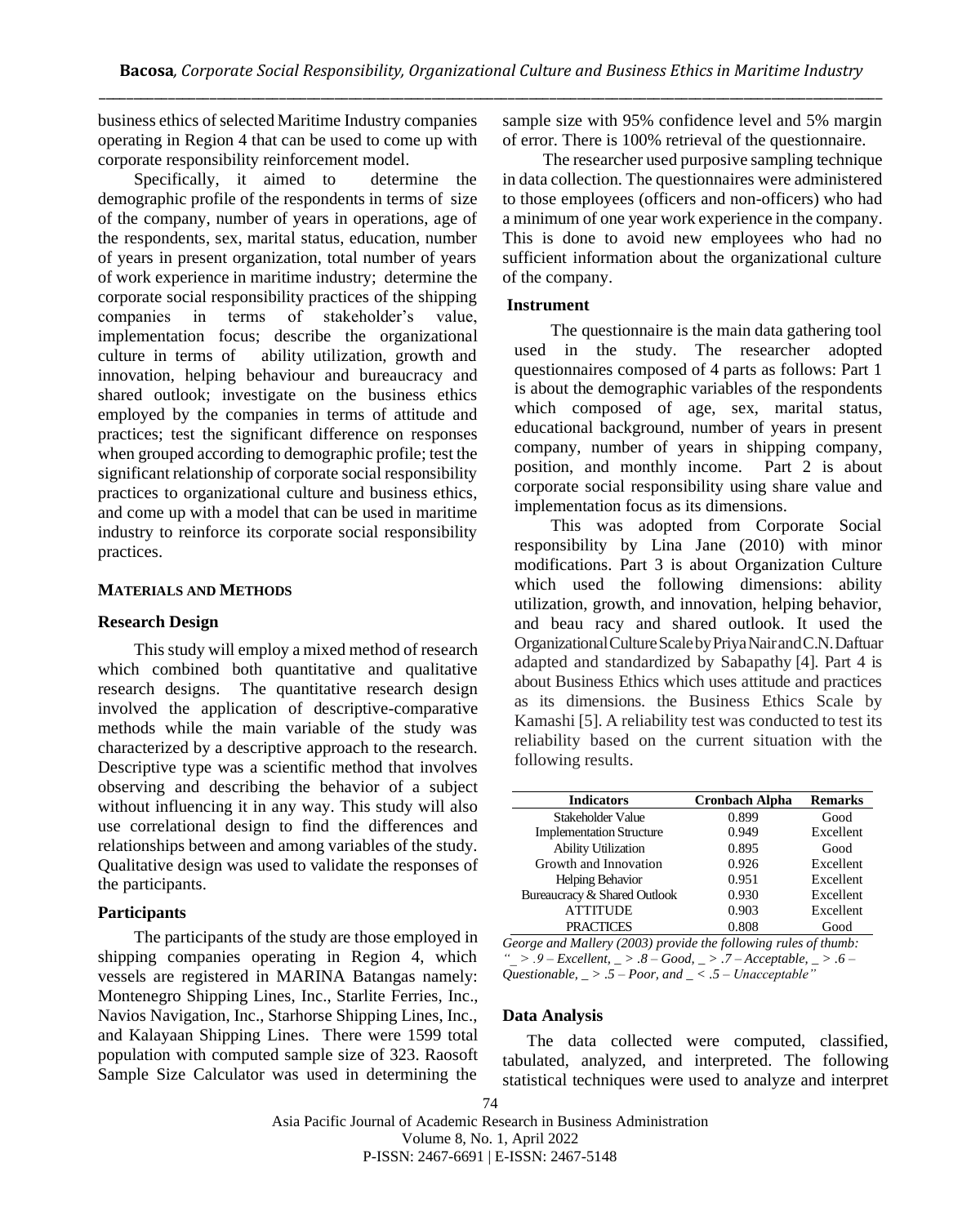the tabulated data like mean percentage, standard deviation, F test, z test, chi-square test, correlation analysis, regression analysis, and one-way ANOVA. Frequency and percentage were used to work out for all the profile variables of the respondents from the companies.

Mean and standard deviation was used for dimension wise and overall, for the variables of corporate social responsibility, organizational culture, and business ethics. Correlation was used to measure the relationship between two variables considering corporate social responsibility, organizational culture, and business ethics between the companies. o measures the extent of contribution of independent variables (organizational culture and business ethics) with the dependent variable corporate social responsibility.

The z test was employed to measure the mean performance or response between the companies with respect to socio demographic variables. Oneway ANOVA using F-test administered to know the statistical significance on the response between companies based on the dimensions of corporate social responsibility, organizational culture, and business ethics.

## **Ethical Considerations**

In the conduct of the study, the researcher took into consideration the number of ethical measures. First is the compliance with the instructions given by his institution through his Dissertation Writing adviser and the Dean of the Graduate School. The company manager or his authorized representatives will be asked for approval and kept informed of the purpose of the study. More so, in the conduct of the survey, the personal welfare and interests of participants who are all professionals will be protected. This is secured through the research's participants' consent for their involvement in the study. The information about the participants remained anonymous and confidential.

## **RESULTS AND DISCUSSION**

Table 1 presents the profile variable of the respondents as to age, sex, marital status, educational background, number of years in present company, number of years in shipping company, position and monthly income.

As to age, it can be seen in the table that the majority of the respondent's seaman is below 25 years of age, representing 44.90%, these group of employees can be said are those who are new in this field of industry, they are fresh graduates and mostly first-time workers.

| Table 1                                          |                   |      |      |  |  |  |
|--------------------------------------------------|-------------------|------|------|--|--|--|
| Demographic Profile of the Respondents           |                   |      |      |  |  |  |
| <b>Profile</b><br>f<br>$\frac{0}{0}$<br>Category |                   |      |      |  |  |  |
| Age                                              | $<$ 25            | 145  | 44.9 |  |  |  |
|                                                  | 26-35             | 106  | 32.8 |  |  |  |
|                                                  | 36-45             | 46   | 14.2 |  |  |  |
|                                                  | $46 - 60$         | 26   | 8.0  |  |  |  |
| <b>Sex</b>                                       | Male              | 221  | 68.4 |  |  |  |
|                                                  | Female            | 102  | 31.6 |  |  |  |
| <b>Civil Status</b>                              | Single            | 201  | 62.2 |  |  |  |
|                                                  | Married           | 122  | 37.8 |  |  |  |
| <b>Educational</b>                               | Undergrad         | 29   | 9.0  |  |  |  |
| <b>Background</b>                                | College           | 266  | 82.4 |  |  |  |
|                                                  | Master            | 18   | 5.6  |  |  |  |
|                                                  | <b>Basic</b>      | 10   | 3.1  |  |  |  |
|                                                  | Seamanship        |      |      |  |  |  |
| No. of years in                                  | 157               | 48.6 |      |  |  |  |
| present company                                  | $4-6$             | 92   | 28.5 |  |  |  |
|                                                  | $7-10$            | 39   | 12.1 |  |  |  |
|                                                  | >10               | 35   | 10.8 |  |  |  |
| <b>Year of Experience</b>                        | $1 - 3$           | 146  | 45.2 |  |  |  |
|                                                  | $4 - 6$           | 83   | 25.7 |  |  |  |
|                                                  | $7 - 10$          | 44   | 13.6 |  |  |  |
|                                                  | >10               | 50   | 15.5 |  |  |  |
| <b>Monthly Income</b>                            | $<$ 20 $k$<br>202 |      | 62.5 |  |  |  |
|                                                  | $20 - 30k$        | 99   | 30.7 |  |  |  |
|                                                  | 30,001-40k        | 22   | 6.8  |  |  |  |
| <b>Position</b>                                  | Officer           | 106  | 32.8 |  |  |  |
| Non-Officer<br>217<br>67.2                       |                   |      |      |  |  |  |

This is followed by those belonging to 26 to 36 years old who can still be considered are young however may have longer period of work experience. Next in the rank are those belonging to 36 to 45 years old representing 14.2%. This group relatively few because as these seamen earned experience they become interested to work in international vessels or chose to work abroad. The last in the group are those belonging to 46 to 60 years old or around 8%. They are the old group of individuals who prefer to stay in local companies instead of working in international vessels.

As to sex, majority of those who are working in maritime industry are male which represents 68.4% or 221 respondents. The prime reason here is that, this type of work is really for men, however, because of equal opportunities given to women to work abroad, the industry has been open to these new changes. Now both men and women are given opportunity to be in maritime industry. In this study, 31.6% represents the women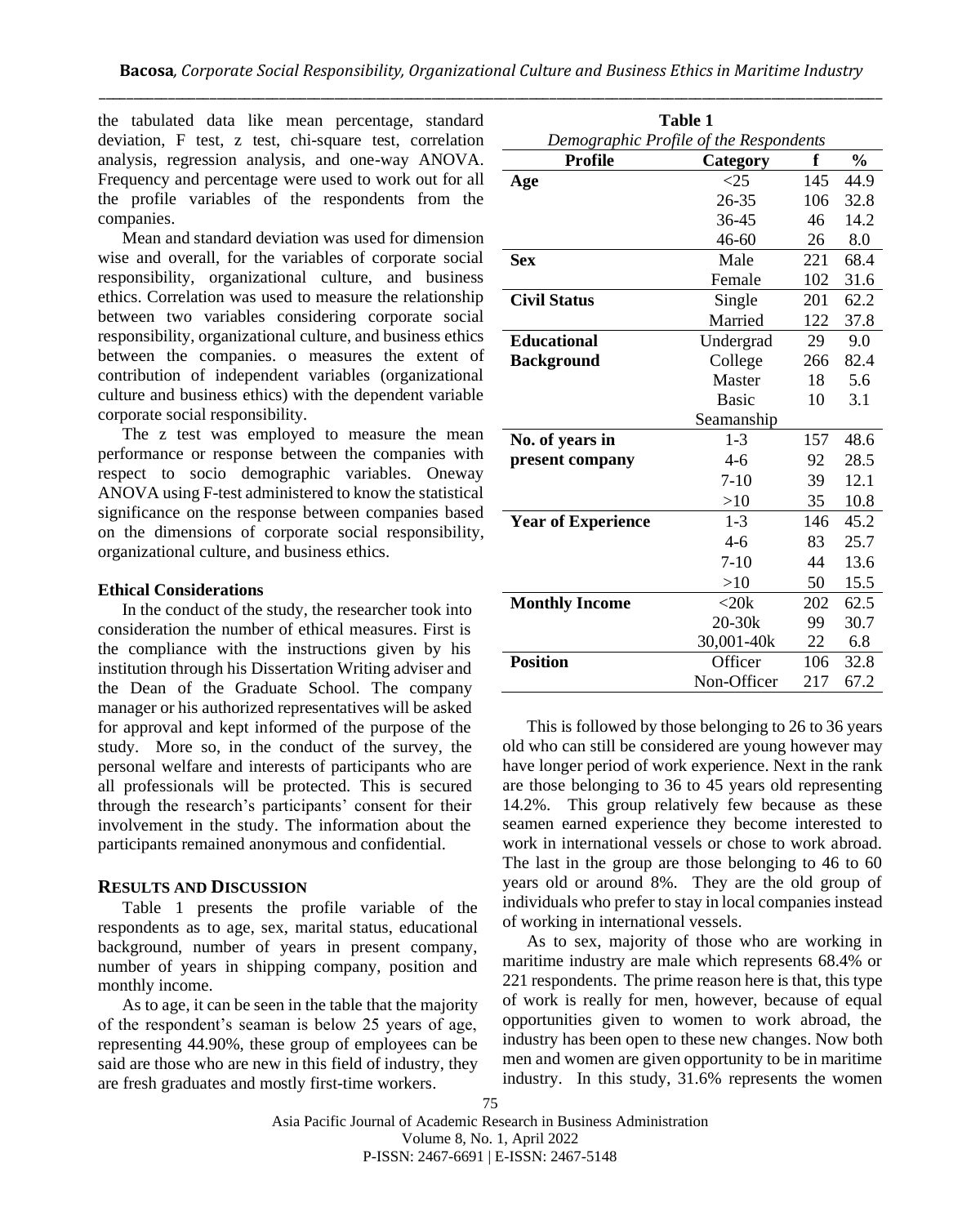group which is closely equivalent to 1/3 of the workforce.

As to civil status, majority of the respondents are single which represents, 62.2%, the primary reason here has relation to the age of the respondents, relatively more percentage belong to young age, thus marrying is not yet their priority. They are still on the stage of establishing themselves, to earn and to save in preparation of getting married and having a family in the future. However, 122 or 37.8% represents married employees, this can be said as those respondents who are in ages 26 to 36 which really the marrying age.

As to educational background, majority of the respondents are college graduate representing 82.4% as it is the major requirements in getting a job. A graduate of baccalaureate can be considered of good opportunity to have job than those who are under graduate. This group is followed by 9.0% who are undergraduate from college. If it will be evaluated, this percentage is really very far from the college graduate rating. To be promoted in the position continuous learning is necessary, this to be updated on the current trends and training for higher position level such as supervisory and managerial positions. At the least, are those who took Basic Seamanship, which represents 10 respondents or 3.1%. this course is given as a training course to equip the candidates on the basic requirements for being a seafarer. Those who acquired this, or using this as their qualifications may be attributed to those who old and this course is gate pass to be employed in shipping companies.

As to the number of years in the present company, majority are those that are about 1-3 years, again these can be referred to those employees who are still young and this is their first job, can be newly graduate who are yet earning experiences in preparation to international employment. This group is followed by those belonging to 4to 6 years old, also in relation to its age, they are those who are enjoying their work in the local employment, then next are those belonging to 7 to 10 years old representing 12.1%. and the last group are those that are more than 10 years in work which represents 10.8%, this can be as these seafarers that no longer planned to join abroad for better employment. They are already enjoying on the current employment they have and those who are satisfied with their work and compensation.

As to years of experience of being a seafarer, majority of the respondents just have 1 to 3 years of experience. This result is consistent as to their number

of years in the current company and other dimensions like and their age. This group of respondents represents 45.2% which is close to half of the respondents and probably the whole work.

As to monthly income, mostly are receiving less than P20,000 pesos and 62.50% are claiming on this. It can be computed only as minimum wage earners. It is followed by P20-30K salary which is received by 30.70% of the respondents, this can be attributed to those who are already old in the company. There are also those who are receiving around P30 -40k monthly income. It can be said that they are those group who are officers of the company or having the rank of 3<sup>rd</sup> and 2<sup>nd</sup> Mate, Chief Mate of Captain for those who in the deck and  $3<sup>rd</sup>$  and  $2<sup>nd</sup>$  Engineer and Chief Engineer in the case of those who are working in the engine side of the vessel.

Finally, as to position, majority are non-officer which constitute 67.2% of the respondents, this mix is just true because in every organization, a greater number of the work force are those who are in staff or nonofficer level. As the Officer is the one who supervises already people in the work, it is just proper that more employees are staff and less in the number of officers that mainly in-charged in supervision and managerial functions. This number of participants is deemed good as there is wide range in the validation of the understanding between offices and non-officers employees of the company. This validated where it says that the observed differences in perceptions amongst the different ranks or position using logistic regression showed that the greatest differences in perception as to whether a type of incident was likely (i.e. posed a 'low/medium/ high' risk) were between ratings and all other ranks. In general, ratings and junior officers had similar perceptions of the likelihood of incidents occurring, holding different views in relation to managers and senior officer.

This table 2 presents the summary of dimensions used in the Corporate Social Responsibility practices of the maritime industry under study. It can be seen here that the weighted mean of the two indicators have almost equal responses from the participants of the study. It can be seen here also that there are only two indicators used as the maritime industry see itself to be exempted from doing this based on the old understanding that their operations are fully governed already with laws and policies covering the protection of their employees. There are trainings conducted before a particular seaman can join the vessel. The license is being regulated by Maritime Industry Administration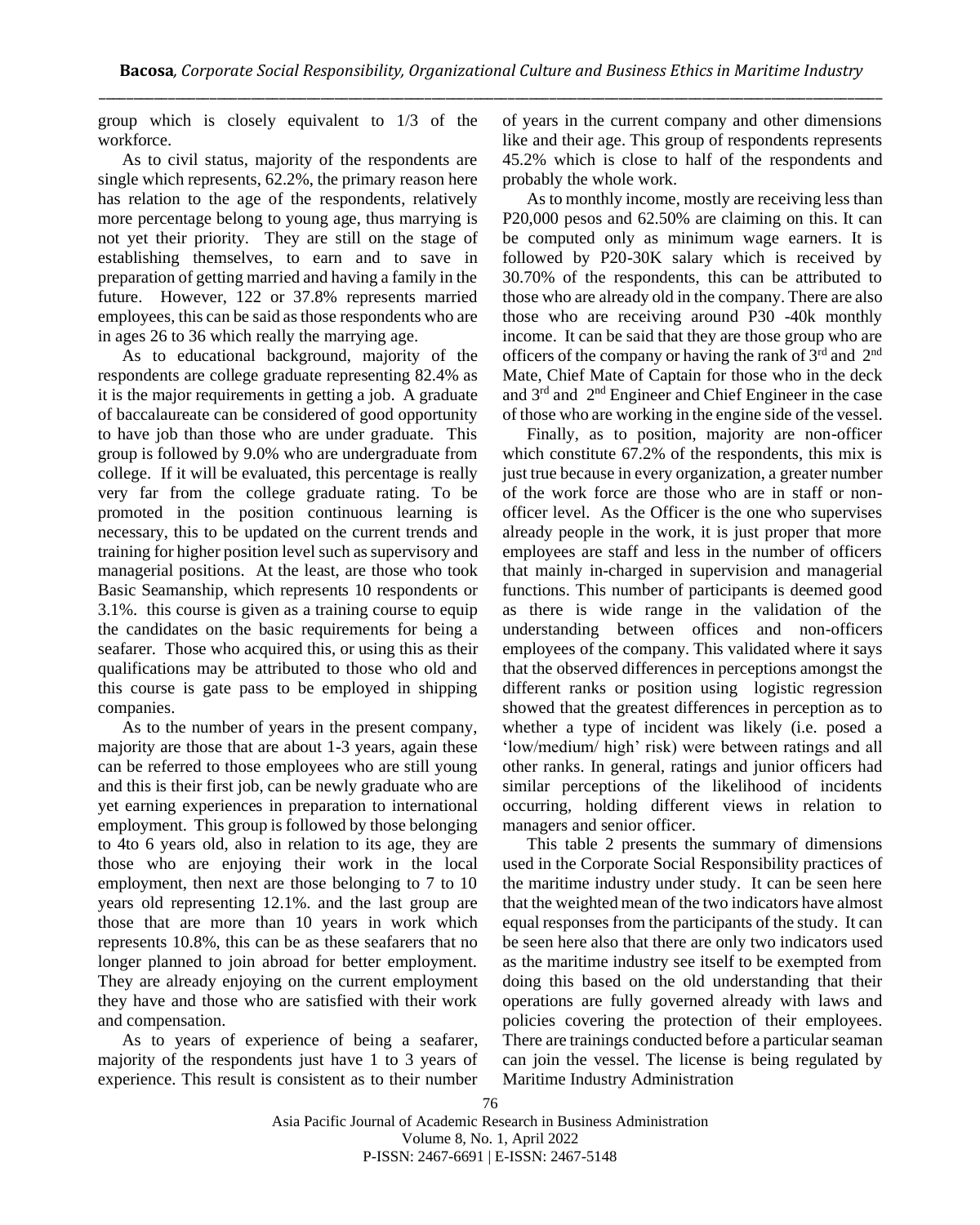| Table 2<br><b>CSR Practices in Maritime Industry</b> |                       |      |      |              |                             |
|------------------------------------------------------|-----------------------|------|------|--------------|-----------------------------|
|                                                      | <b>Dimension</b>      | WM   | SD   |              | <b>VI Rank</b>              |
|                                                      | Stakeholders Value    | 3.30 | 0.48 | A            | $\mathcal{D}_{\mathcal{L}}$ |
| 2.                                                   | Implementation        | 3.31 | 0.50 | $\mathbf{A}$ |                             |
|                                                      | Structure and         |      |      |              |                             |
|                                                      | Focus                 |      |      |              |                             |
|                                                      | <b>Composite Mean</b> | 3.31 |      |              |                             |

*Scale: 1.00-1.49: Strongly Disagree (SD); 1.50-2.49: Disagree (D); 2.50-3.49: Agree (A); 3.50-4.00: Strongly Agree (SA)* 

The maritime industry now is becoming enlightened and now gives interest on this as they found out that CSR can still help their operations as the reputation of the company or organization increases, since the major portion of employers in shipping are seafarers, they become more loyal to the company and get back to the company after finishing the contract. Also better working environment to shore and sea-based association improves work efficiency of the whole organization, it will save the future of humankind as to environmental protection and more importantly the reputational risk of organization increases which in turn provides a clear strategy to perform business activities in ethical manners.

**Table 3** *Organizational Culture in Maritime Industry*

| <b>Dimensions</b>        | WМ   | SD.  | VI Rank       |
|--------------------------|------|------|---------------|
| 1. Ability Utilization   | 3.43 | 0.45 | A 1           |
| 2. Growth and Innovation | 3.36 | 0.46 | A $\sqrt{3}$  |
| 3. Helping Behavior      | 3.34 | 0.51 | A 4           |
| 4. Bureaucracy and       | 3.38 | 0.50 |               |
| <b>Shared Outlook</b>    |      |      | $\mathcal{D}$ |
| Composite Mean           | 3.38 | 0 48 |               |

*Scale: 1.00-1.49: Strongly Disagree (SD); 1.50-2.49: Disagree (D); 2.50-3.49: Agree (A); 3.50-4.00: Strongly Agree (SA)* 

Table 3 presents the summary of the organizational culture in the Maritime Industry. It can be seen here that there are four dimensions used particularly ability utilization which ranked  $1<sup>st</sup>$  from all the dimensions which means that the respondents believed that among its indicators it was shown by the companies that priority focus is on it. It is followed by bureaucracy and shared outlook, then growth and innovation, which means that the maritime company now has the shift in their paradigm and imbeds the culture of innovation.

According to Lyndon [6], although very accustomed to its traditional practices, the shipping industry is now entering a new era with digital innovations has researched and discovered the latest digital trends of the maritime industry providing an update in this evolving business sector. The last is the helping behavior which ranked  $4<sup>th</sup>$  among the dimensions. In here leaders act with the express intent of helping other people wherein good works manifest themselves as pro social behaviors intended to benefit another or others.

**Table 4** *Business Ethics Practices in Maritime Industry*

| Dimensions                                                                    | <b>WM SD VI Rank</b>                               |
|-------------------------------------------------------------------------------|----------------------------------------------------|
| 1. Attitude                                                                   | 3.430.44 A                                         |
| 2. Practices                                                                  | $3.230.51 \text{ A}$ 2                             |
| Composite Mean                                                                | 3.330.48 A                                         |
| $\sigma$ $\sigma$ $\sigma$ $\sigma$ $\sigma$ $\sigma$<br>$\sim$ $\sim$ $\sim$ | $(0, 0)$ $(0, 0)$ $(0, 0)$<br>$\sim$ $\sim$ $\sim$ |

*Scale: 1.00-1.49: Strongly Disagree (SD); 1.50-2.49: Disagree (D); 2.50-3.49: Agree (A); 3.50-4.00: Strongly Agree (SA)* 

Table 4 presents the summary of Business Ethics practices in Maritime industry, as can be seen there are two dimensions included particularly attitude and practices, where the respondents demonstrate moderate level of agreement. Attitude in business ethics can be attributed in questioning decisions, being respectful of the views of others, and doing no harm to others. On the other hand, Ethical practice is about building trust by role-modelling ethical behaviour and applying principles and values consistently in decision-making. Ethical practice is about building trust by rolemodelling ethical behaviour and applying principles and values consistently in decision-making.

**Table 5** *Relationship of CSR Practices with Organizational Culture and Business Ethics*

|                                          | <b>CSR Practices</b>        |             |                                    |             |
|------------------------------------------|-----------------------------|-------------|------------------------------------|-------------|
|                                          | <b>Stakeholder</b><br>Value |             | Implementation<br><b>Structure</b> |             |
| Organizational<br><b>Culture</b>         | r-value                     | p-<br>value | r-value                            | p-<br>value |
| <b>Ability Utilization</b>               | $.663$ <sup>(**)</sup> )    | .000        | $.723$ <sup>(**)</sup> )           | .000        |
| Growth and<br>Innovation                 | $.710$ <sup>(**)</sup> )    | .000        | $.815$ <sup>**</sup> )             | .000        |
| Helping behavior                         | $.700$ (**)                 | .000        | $.812$ <sup>**</sup> )             | .000        |
| Bureaucracy and<br><b>Shared Outlook</b> | $.664$ <sup>(**)</sup> )    | .000        | $.725$ <sup>(**)</sup> )           | .000        |
| <b>Business Ethics</b>                   |                             |             |                                    |             |
| Attitude                                 | $.702$ <sup>(**)</sup> )    | .000        | $.740$ <sup>(**)</sup> )           | .000        |
| Practices                                | $.615$ <sup>**</sup> )      | .000        | $.639$ <sup>(**)</sup>             | .000        |

*\*Significant at p<0.05; \*\*Significant at p<.01*

77 Asia Pacific Journal of Academic Research in Business Administration Volume 8, No. 1, April 2022 P-ISSN: 2467-6691 | E-ISSN: 2467-5148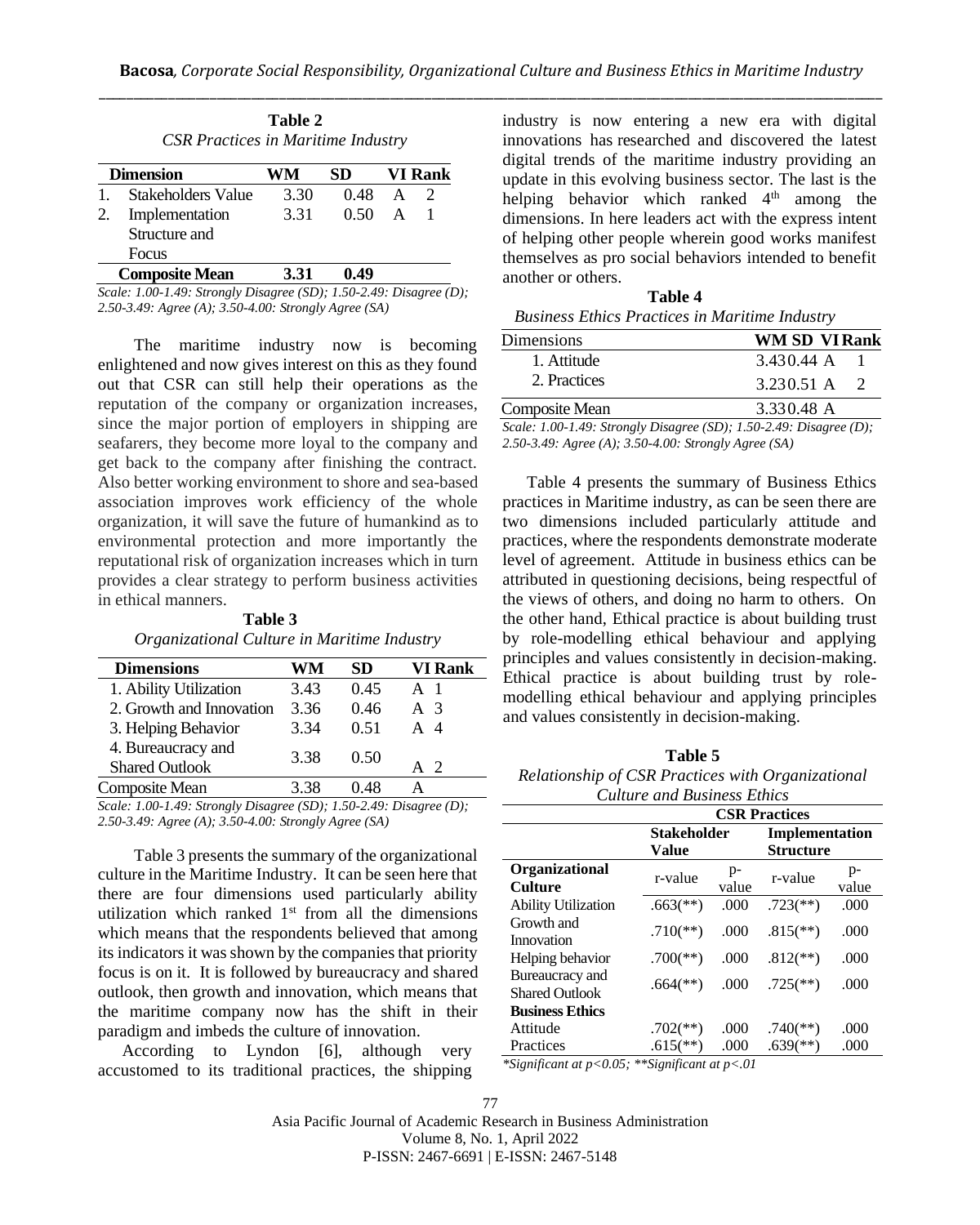Table 5 presents the Relationship of CSR Practices with Organizational Culture and Business Ethic. It can be seen from the table that there is highly significant positive relationship exists between the CSR Practices in terms of Stakeholder value and implementation structure and the organizational culture and business ethics as denoted by the computed p-values of less than 0.01 alpha level. Results showed that those respondents with high level of assessment on the CSR Practices of shipping companies are also those respondents with high level of assessment on the organizational culture and business ethics.

| Table 6                                             |
|-----------------------------------------------------|
| Model Summary for the Predictor of CSR Practices    |
| $\mathcal{L}$ M $\ldots$ $\ldots$ $\ldots$ $\ldots$ |

| of Maritime Industry        |         |          |          |               |  |
|-----------------------------|---------|----------|----------|---------------|--|
| Model                       | R       | R Square | Adjusted | Std. Error of |  |
|                             |         |          | R Square | the Estimate  |  |
|                             | .810(a) | .656     | .655     | .26978        |  |
| $\mathcal{D}_{\mathcal{L}}$ | .843(b) | .710     | .708     | .24824        |  |
| 3                           | .852(c) | .725     | .723     | .24200        |  |
| 4                           | .857(d) | .734     | .731     | .23845        |  |
| 5                           | .859(e) | .737     | .733     | .23731        |  |

a Predictors: (Constant), GIave

b Predictors: (Constant), GIave, Aave

c Predictors: (Constant), GIave, Aave, HBave d Predictors: (Constant), GIave, Aave, HBave, BSave

e Predictors: (Constant), GIave, Aave, HBave, BSave, Pave

Table 6 presents the Model Summary for the Predictor of CSR Practices of Shipping companies. It can be seen here that Model 5 shows the best model fit for the CSR Practices of Maritime Industry as denoted by the computed r-value of 0.8590(e) which is considered very high positive correlation with computed r-square of 0..737 which means that the CSR Practices can be explained by the 73.7 percent combined scores of growth and innovation, helping behavior, and Bureaucracy and Shared Outlook from the stakeholder value as well as the Attitude and Behavior from Business Ethics

Based on the results of the study, in terms of corporate social responsibility practices composing of stakeholder's value and implementation structure, it is the stakeholders' value that can be used as basis on the reinforcement of the current practices done. As to organizational culture, there are three (3) dimensions that will be used as basis such as growth and innovation, helping behavior and bureaucracy and shared outlook. And finally, concerning Business ethics, both dimensions such as attitude and practices will be used as basis in the reinforcement of the corporate social responsibility particularly in maritime industry.



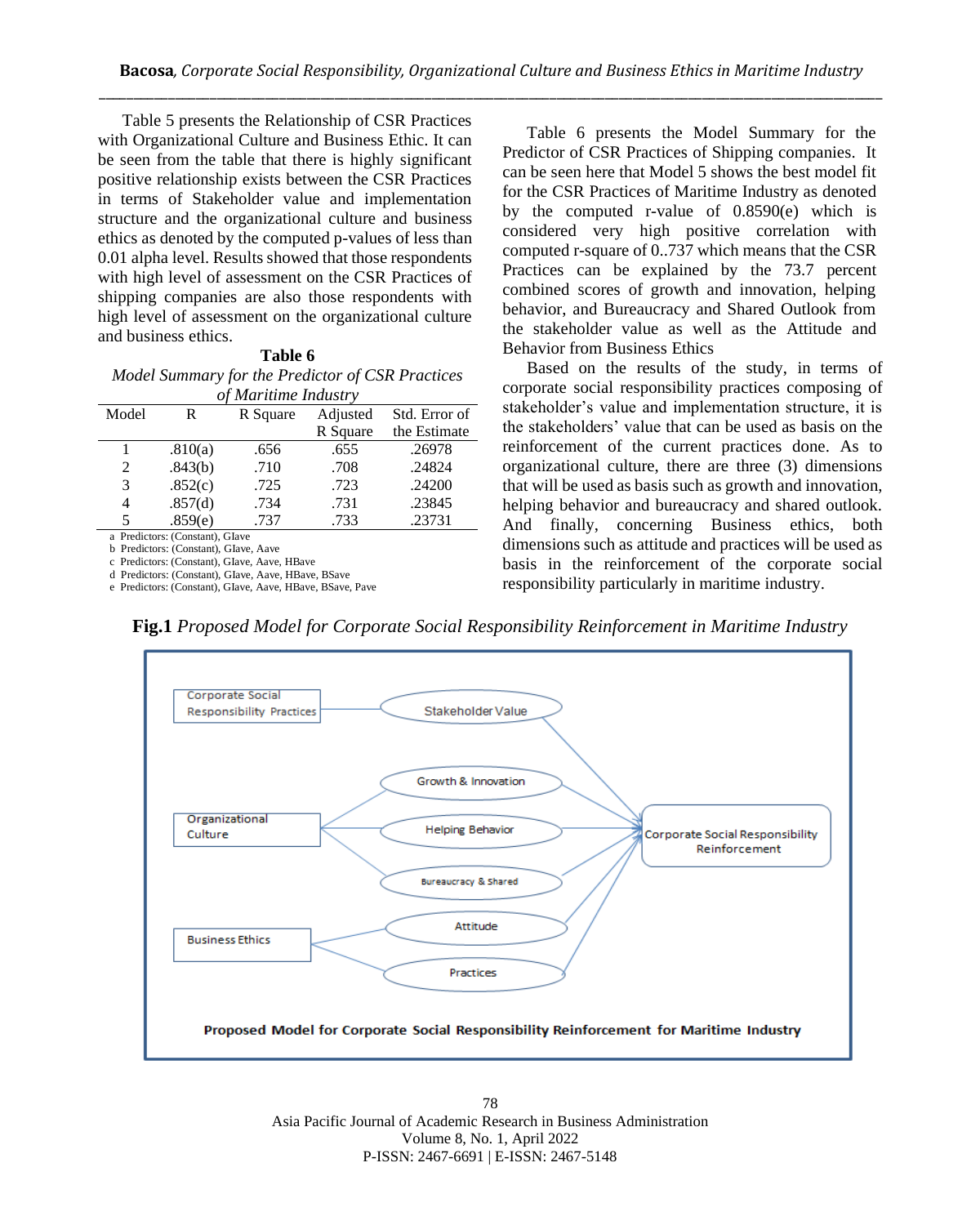Figure 1 presents the proposed model for Corporate Social Responsibility Reinforcement in Maritime Industry. Using the model summary of predictors, it was able to identify the dimension that forecasts the components of corporate social responsibility reinforcement that may be adopted by the maritime industry.

As seen in the figure 1, there are three variables used particularly the corporates social responsibility, organizational culture, and business ethics. A line from corporate social responsibility practices gives emphasis on stakeholder value as an indicator to be used in the reinforcement. This affirms that business corporations are "morally" responsible to look after the concerns of a larger group of stakeholders, which could include owners, customers, vendors, employees, and community rather than its stockholders [7].

The second box represents organizational culture with lines going to the three dimensions particularly growth and innovation, helping behavior and bureaucracy and shared outlook. The arrows from the constructs signify the influence of organizational culture on the adoption of CSR practices.

The third box represents the business ethics. The line going to attitude, and practices means that those are the two dimensions that are identified as predictors in reinforcement process guide behavior. The arrow from these constructs going to reinforcement shows its influence on corporate social responsibility. This shows relation of business ethics to CSR, it is not just social obligations, but also, it has obligations to employees, customers, suppliers and competitors or the so-called stakeholders. In the study conducted by Adda [8] it showed that business ethics and social responsibility are important for organizational growth and success. The rectangular box then represents the relationships of the three variables, showing that business ethics and organizational culture has the moderating effects to corporate social responsibility. Hence in the study of Borbon [9] it was stated that commitment is crucial to any business, Corporate Social Responsibility is also essential because it is the heart and soul and is an important standard of modern corporations. Hence it is essential for CSR to be the foundation of the industry which shall be as strong as rock, making it as everyone's commitment to strive continuously and it shall be demonstrated from the top management creates power to lead the people in developing the sense of social responsibility [10].

## **CONCLUSION AND RECOMMENDATION**

Based on the findings of most of the respondents in maritime industry are in aged below 25 years old, male, college graduate, with the number of years in present company for 1 to 3 years, also 1 to 3 years of experience, with the monthly income of less than Php 20K with the position of non-officer. The respondents agree on the corporate social responsibility in terms of stakeholder's value and implementation focus. In terms of organizational culture, agree also in all its dimensions such ability utilization, personalized relationship, growth and innovation and beau racy and shared value has the highest mean score. As to business ethics, the respondents agree on all the values and practices in their respective companies, and strongly agrees that moral values are the foundation of success and has long term vision. Significant difference exists on the organizational culture in terms of helping behavior and personalized relationship and business ethics in terms of attitude and practices among male. There is significant difference exist on CSR particularly stakeholder value and implementation structure in terms of educational background especially those with master's degree, the same with organizational culture and business ethics. Significant difference exists on CSR in terms of stakeholder value and implementation structure when grouped according to monthly income especially those receiving P30,000 monthly income. There is highly significant relationship between CSR practices in terms of stakeholder value and implementation structure, organizational culture, and business ethics. Predictors of CSR practices among shipping companies is determined by growth and innovation, helping behavior and bureaucracy and shared outlook, stakeholder value and attitude and behavior from business ethics which served as basis for proposed Model for Corporate Social Responsibility Practices in Maritime Companies.

The researchers recommend that the shipping companies may consider enrichments of sports activities among employees when on board and engaged more in doing technical and scientific researches in improving the implementation of their CSR activities. The company may consider provision on employee potential development like rich job experience, best idea solicitation and employee hour to establish relation with one another. The proposed model may be considered in reinforcing the corporate social responsibility practices. To expand the CSR literature, future research on CSR may look at the effects of different types and sizes of organizations in future studies

Asia Pacific Journal of Academic Research in Business Administration Volume 8, No. 1, April 2022 P-ISSN: 2467-6691 | E-ISSN: 2467-5148